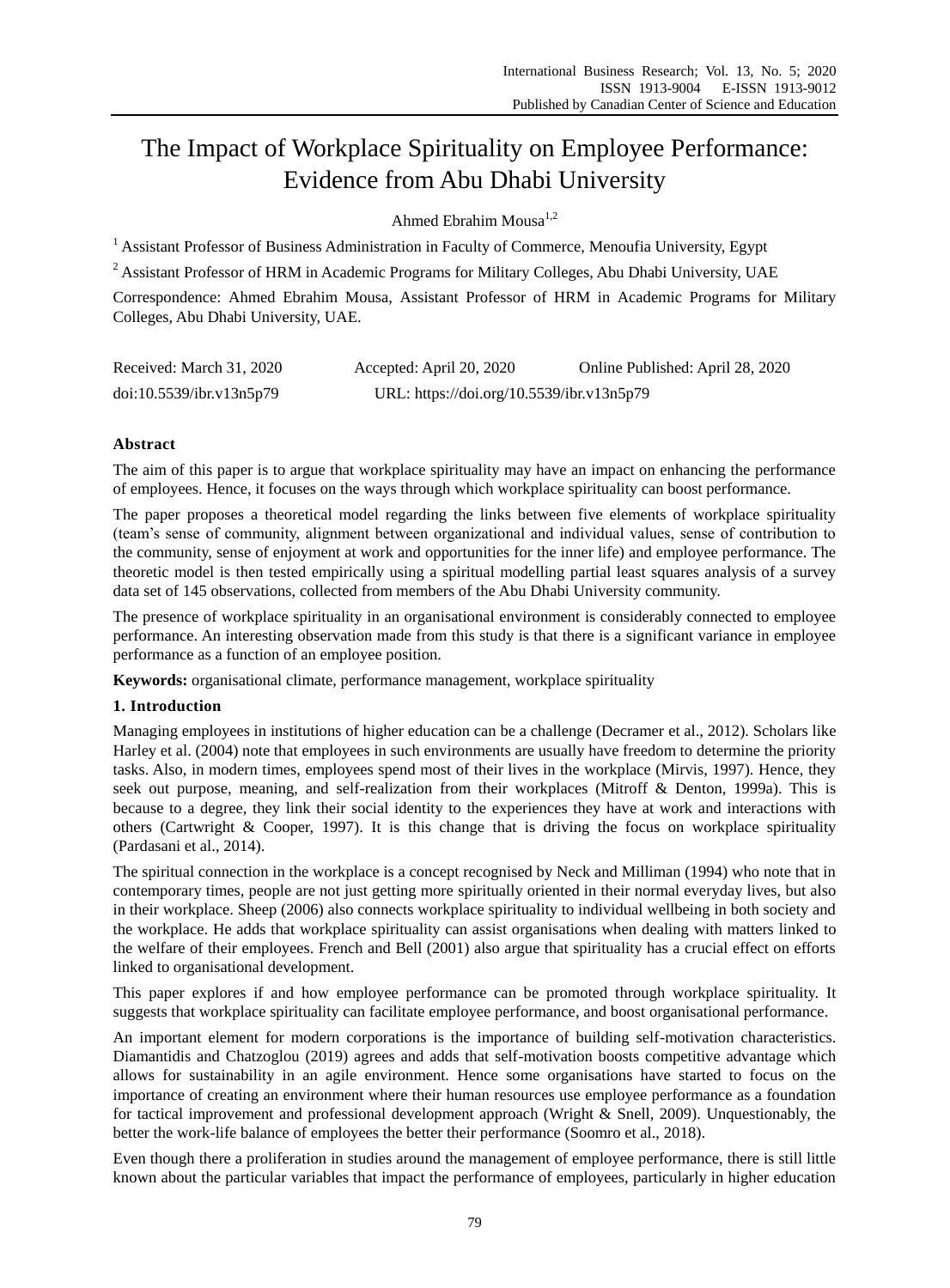settings (Decramer et al., 2012).

For employees, religious beliefs can have a significant meaning. For example, Osman-Gani et al. (2013) note that religious beliefs can change the behaviour of employees and the way they perform, delivering a structure through which decisions can be made, especially in societies that are multi-religious and multi-cultural. It is on this basis that the dearth of empirical evidence in this area, especially in the UAE is concerning (Thanh Do, 2018).

This paper begins with presenting a theoretical model of the links between workplace spirituality and employee performance. It explores five elements of workplace spirituality: the sense of community within teams; how individual and organisational values align; sense of contribution to the community; inner life opportunities; and sense of work enjoyment. All these elements affect employee performance. This is then followed by testing several hypotheses regarding the effect of workplace spirituality on employee performance. This is achieved through the analysis of a survey data set containing 145 observations, obtained from workers at the Abu Dhabi University. The analysis of the data is accomplished through structural equation modelling, which is done using partial least squares package. This examines connections between the variables of the study. The last part involves the presentation of the results, together with their practical and theoretical implications.

## **2. Theoretical Background**

In this section, the character of workplace spirituality practices and employee performance is discussed. The research model is then presented before hypothesises regarding how employee performance is impacted by workplace spirituality is proposed.

#### *2.1 Employee Performance*

The idea of employee performance denotes the accomplishments of an individual in a work situation. Performance is linked to involvement in meaningful activity, working with understanding colleagues and employers, and a feeling of being engaged (Karakas, 2010). For Bishop (1987), employee performance denotes the results of the work done by a particular worker. Soomro et al., (2018) add that employee performance is the result of what an employee develops, with the anticipation of compensation. It is the success or general result of the outcome of the efforts of an individual during a defined time of responsibility in comparison to the work's criteria or targets which are defined in advance (Rivai, 2004).

Work performance can be divided into three dimensions (Figure 1). The first dimension is task performance. This kind of performance comprises of work explicit behaviours which could incorporate important job responsibilities which the employee and employer agree to in the job description (Pradhan & Jena, 2017). For task performance, mental ability is required, and the responsibility is mainly facilitated via task awareness, task talent, and task practice (Conway, 1999). The second kind is known as adaptive performance. This consists of eight dimensions as listed below:



Figure 1. The Triarchy Model of Employee Performance Source: (Pradhan & Jena, 2017)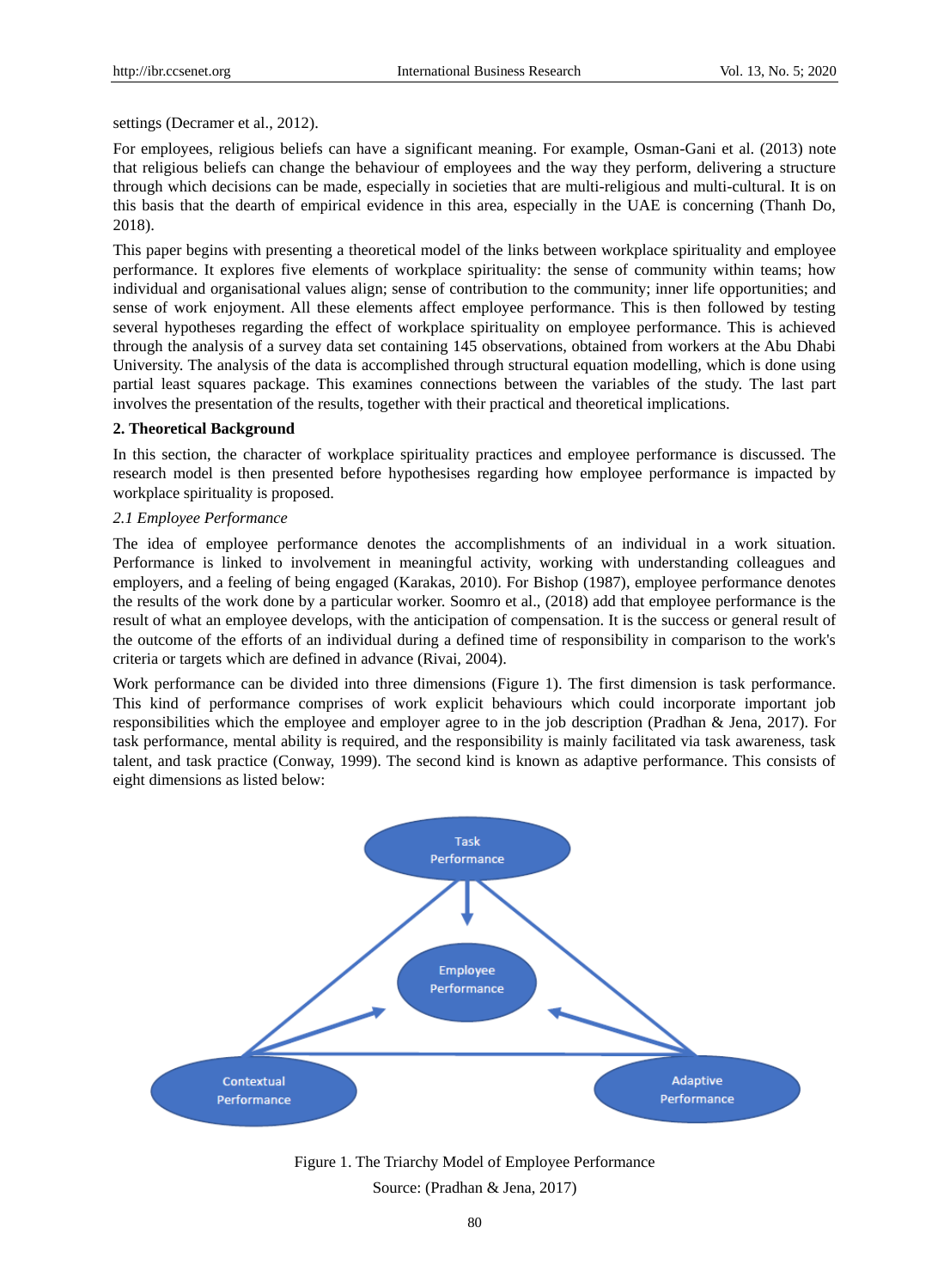- Creatively finding solutions to problems.
- Learning novel tasks.
- Procedures and technologies.
- Demonstration of interactive flexibility.
- Showing cultural adaptability.
- Ability to show physical-oriented adaptability.
- Effectively dealing with stress at work.
- Ability to deal with crisis situations and emergencies.

Contextual performance can be vowed from two dimensions (Jawahar & Carr, 2007). The first dimension is linked to job commitment (Van Scotter & Motowildo, 1996; Motowildo & Van Scotter, 1994), or normative conducts linked to the institutional and work setting (Organ, 1998; Bateman & Organ, 1983; Williams & Anderson, 1991). Elements included in this category are ethics and ethos, taking the lead, working hard, and acting in a manner that puts the organisation in good standing (Jawahar & Carr, 2007).

The level of success that can be achieved by an institution with regards to its strategic objectives is entirely dependent on the way those who work for it perform (Sugianingrat et al., 2019). Empirical proof with regards to the tri-lateral link between Human Resources Management, the well-being of employees, and their performance reflects the fact that HRM plays a positive role on the various dimensions of employee performance. This results from the development of positive employee satisfaction effects (Van De Voorde et al., 2012).

It is the view of Locander et al. (2002) and Bass et al. (2003) that the main element determining employee performance and organisational adjustment capability is leadership. Through leadership, the affiliation between the leaders and subordinates, is portrayed (Locander et al., 2002). Studies (Soomro et al., 2018) have concluded that workers who are involved in the making of decisions and feel that they belong to the whole team tend to be more productive when they are compared to those who do not have a feeling of belonging and engagement. Those workers who take part in the process of decision-making feel that they are valued and tend to like the organisations they work for. Consequently, employee performance is boosted (Lam et al., 2002).

#### *2.2 Workplace Spirituality*

Spiritual individuals connect religion and the workplace. This is a view acknowledged by Neck and Millan (1994) who note that the perspective is embedded in the historical connection of spirituality and religion. However, in contemporary times, workplace spirituality is not connected to any specific religion. Rather, it is founded on the individual attitude and ethics (Mitroff & Denton, 1999b).

There is no broadly accepted meaning of the concept of spirituality (Markow & Klenke, 2005). Thanh Do (2018) agrees and says that the term spirituality is complex and miscellaneous. Ashforth and Pratt (2003) identify the primary components of workplace spirituality: purpose and meaning in life; a feeling of belonging and being interconnected, and individual fulfilments and satisfaction (Ashmos & Duchon, 2000; Sheep, 2006; DeKlerk, 2006). Valasek (2009) summarised the concept of workplace spirituality:

- The search for purpose and meaning.
- Existing in harmony with others.
- A feeling of being personally adequate, healthy, and holistic.
- Attaining individual growth.
- Integrity, ethics, or values-based.
- Sense of fairness and justice.
- Believing in the divine.

Rego and Cunha (2008) place workplace spirituality into five dimensions. The first is the sense of community among a team. An important element of workplace spirituality includes a feeling of being deeply connected, to association with others. This is expressed by Ashmos and Duchon (2000) as a sense of community. This workplace spirituality takes places at the group level of human resources and is concerned with communications that employees have between each other (Milliman et al., 2003). The idea of community at work is founded on the appreciation that individuals perceive themselves to have connections with others and that there exists a level of compassion between an individual's inner feelings and those of others (Miller, 1992; Maynard, 1992).

Secondly, Rego and Cunha (2008) identify the alignment between organisational and individual values. Such a spirituality dimension within the workplace is present when the employee's personal principles are in alignment with the standards of the organisation (Pardasani et al., 2014). Employees will feel that there is an association between themselves and the organisation when they believe that the employees and managers in their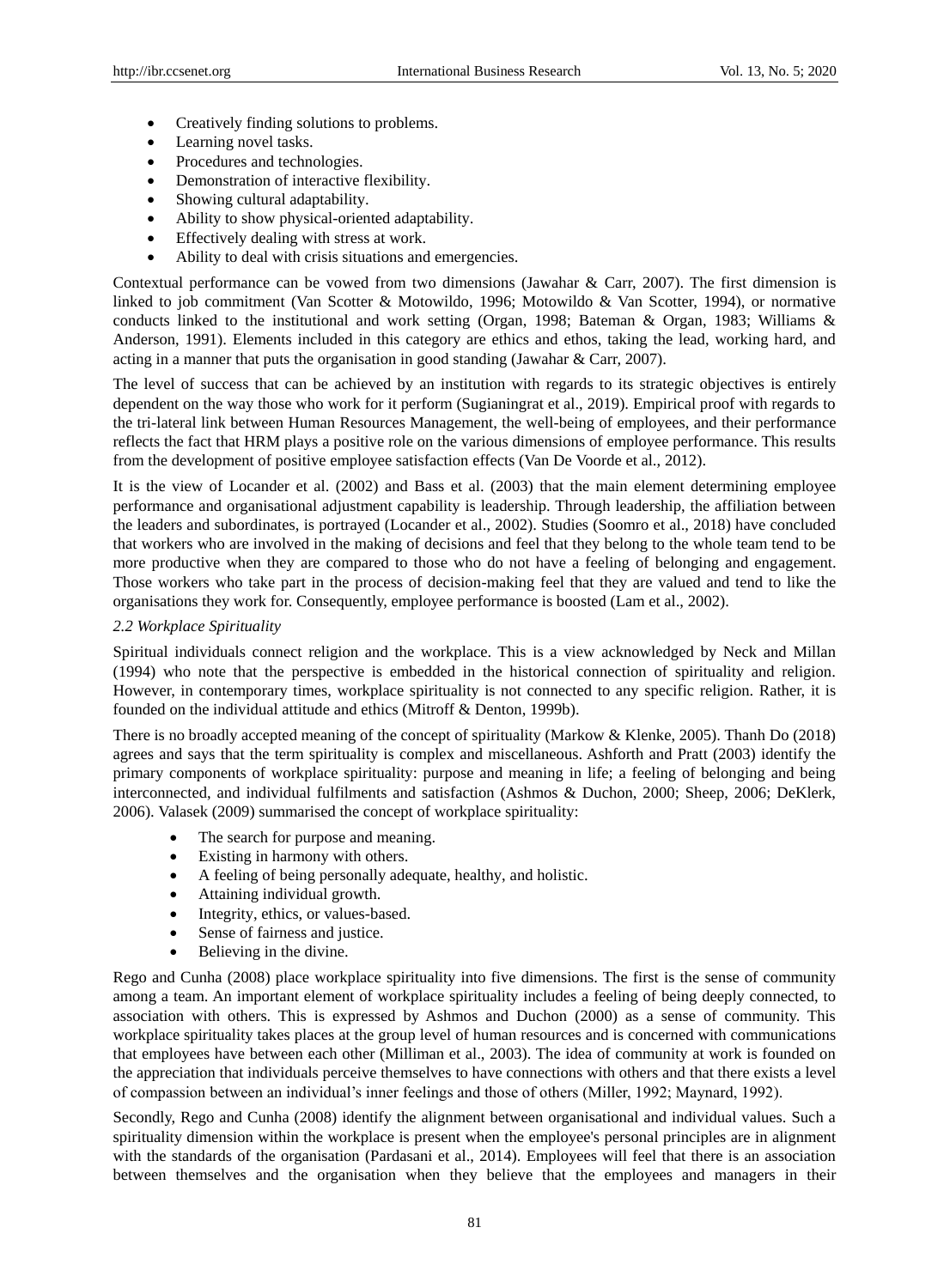organisation have appropriate values, possess a robust conscience, and have a concern about the welfare of employees and the communities where they come from (Ashmos & Duchon, 2000).

Thirdly, Rego and Cunha (2008) introduce the dimension of sense of contribution to the community. In workplace spirituality, this element is similar to the ideas of mutual responsibility, sharing, and commitment that link one individual to the other (Duchon & Plowman, 2005). The dimension is characterised by having a common purpose and having a sense of being connected to others (Kinjerski & Skrypneck, 2006a). A number of scholars have been noted to embrace the idea of the link between job performance and the sense of collegiality (Thanh Do, 2018). For instance, Milliman et al. (1999) argue that greater commitment and job performance are results of robust, purposeful targets and sense of community. In more recent times, Vanover (2014) was involved in a study exploring how work performance is impacted on by a sense of community and conclude that employees with higher community engagement rank also show higher levels of performance.

The fourth element is the sense of enjoyment at work. This concept involves items linked to a sense of pleasure and happiness in the workplace. This dimension forms a sub-division of a bigger demission of *meaningful work* which is identified by Ashmos and Duchon (2000) and Millan et al. (2003). It denotes several kinds of workplace achievements (Rego & Cunha, 2008).

Element number five is called opportunities for the inner life. Belwalkar et al. (2018) say this element involves the idea that the place of work is turning into an area where employees find a sense of meaning and exhibit their personality. This is a view also supported by Duchon and Plowman (2005) who say that the place of work can be a crucial setting for employees, provided they are able to find fitting circumstances that will allow them to show their inner emotions and feelings. This constitutes a self-recognition of power and spiritual identity, which is bigger than the physical approach (Liu & Robertson, 2011); inner life in transcendence over self-image (Giacalone & Jurkiewicz, 2010).

The last 20 years have seen a growing focus in workplace spirituality (Poole, 2009; Ashmos & Duchon, 2000; Gotsis & Kortezi, 2008; Mitroff & Denton, 1999b). Scholars who have focused on this area like Westerman and Whitaker (2014) and Benefiel et al. (2014) have indicated that past studies have come to the conclusion that workplace spirituality is linked with a number of outcomes such as boosting the commitment of employees, productivity, job satisfaction among employees, employee organisational-based confidence, the well-being of workers, lower turnaround of employees, and lower employee frustration (Pawar, 2017).

Workplace spirituality has the potential to deal with undesirable issues that can have an effect on the mental wellbeing of employees (Mitroff, 2003). It has been suggested that spirituality in the workplace has turned into a requirement for any institutions that want to create a good balance between work and life (Cavanaugh, 1999; Mitroff & Denton, 1999a). This is a point of view characteristic of the place of work which could boost productivity and performance if the leadership has the capacity to address it appropriately (Milliman et al., 2003).

Karakas (2009) reviewed around 140 pieces dealing with how organisational performance benefits from spirituality. The review distinguishes three standpoints regarding how spirituality can be a benefit to workers and boost the performance of an organisation using extant literature as a foundation. The review came up with the conclusions listed below:

- Spirituality leads to improvements in the quality of life and wellbeing of employees.
- Spirituality gives employees a sense of meaning and reasons why their work is important.
- Spirituality makes employees feel as if they are interconnected and belong to a community.

#### *2.3 Model of the Research: Workplace Spirituality as a Way of Employee Performance Improvement*

For modern organisations, productivity is an essential issue (Pradhan & Jena, 2017). Analysing literature on human resources (HR) development and organisational behaviour (OB) shows that the employment of job performance as a way of productivity is an area that is widely studied (Shiemann, 2009). Several researchers who focusing on HRM and OB have, in the past few years, tried to explain how well or bad an impact employee relation or the work environment have on the behaviour and performance of employees (Devonish, 2013).

Workplace spirituality has attained central meaning but studies around the area of workplace spirituality remain controversial as an emerging topic (Van de Klerk, 2014). Nonetheless, it can be noted that there is a substantial interface between workplace spirituality, desirable outputs, and job satisfaction (Van der Walt & de Klerk, 2014). Hence, Giacalone and Jurkiewicz (2010) advance the view that the idea of workplace spirituality is increasingly being identified as an important part of the workplace and a means of increasing productivity.

There seems to be an agreement that the consciousness of workplace spirituality is vital because it can assist in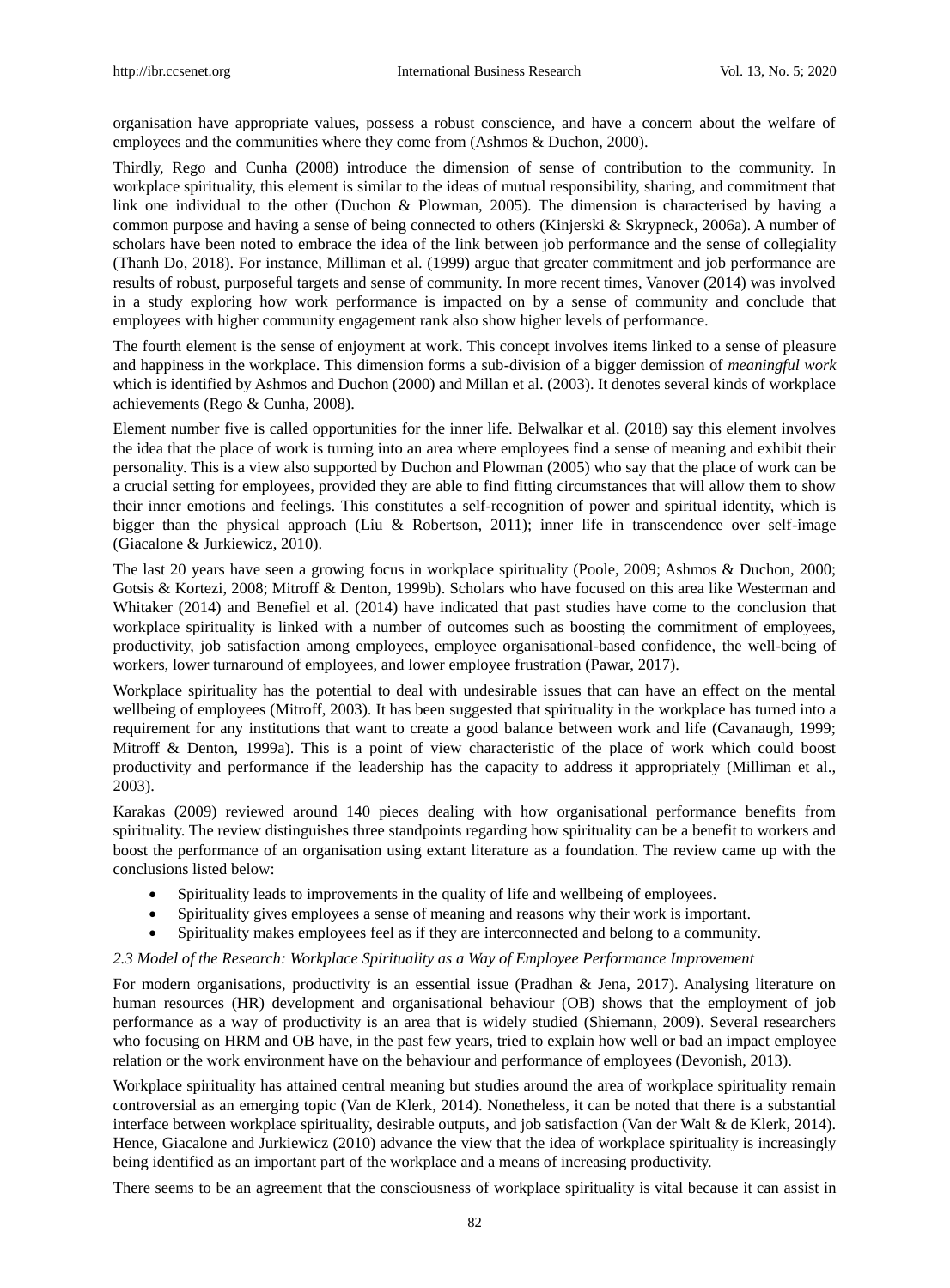explaining the elements that trigger employee performance in organisations. This view is acknowledged by Neck and Milliman (1994) who argue that spiritual ethics impact individual job performance through boosting their well-being. Those institutions that embolden spiritual workplaces tend to have employees who are more righteous, committed, work with efficiency, and are more innovative (Eisler & Montouri, 2003; Mat & Naser, 2012).

An analysis of some research literature and theorists will reveal suggestions that workers within institutions that nurture spirituality tend to be rewarded with improved productivity (Garcia-Zamor, 2003), better job satisfaction, (Miles et al., 2005), and enhanced performance (Marques, 2005). It is taken into consideration that positivity in the workplace has the capacity to play the role of a harbinger to the boosting of employee performance (Ayanci, 2011), a situation that would improve the success of an institution (Milliman et al., 2003). This is the reason why several leading organisations like have started to introduce spirituality into the workplace (Casey, 2002).

Hassan et al. (2016) note that workplace spirituality does not only deliver religious doctrine; it can also be relevant to the success of employees, organisations, and societies. It links the spirit of the employee to the tasks and activities they are employed to perform, leading to more commitment to the institution they work for and job satisfaction (Mirvis, 1997; Milliman et al., 2003). For Jurkiewicz and Giacalone (2004) this is a setting that boosts productivity for both the cooperation and individuals.

On the basis of the views expressed by the scholars above, this paper suggests that the extent to which employees experience workplace spirituality will determine their performance. This view can be expressed using five hypotheses.

H1- There would be a positive relationship between team's sense of community and employee performance.

H2- There would be a positive relationship between alignment between organizational  $\&$  individual values and employee performance.

H3- There would be a positive relationship between sense of contribution to the community and employee performance.

H4- There would be a positive relationship between sense of enjoyment at work and employee performance.

H5- There would be a positive relationship between opportunities for the inner life and employee performance.

Figure 2 represents the research model. The argument advanced by this paper is that the five elements of workplace spirituality introduced in this paper improve the likelihood of employee performance. This paper's findings focus on the link between employee performance and workplace spirituality.



Figure 2. The research model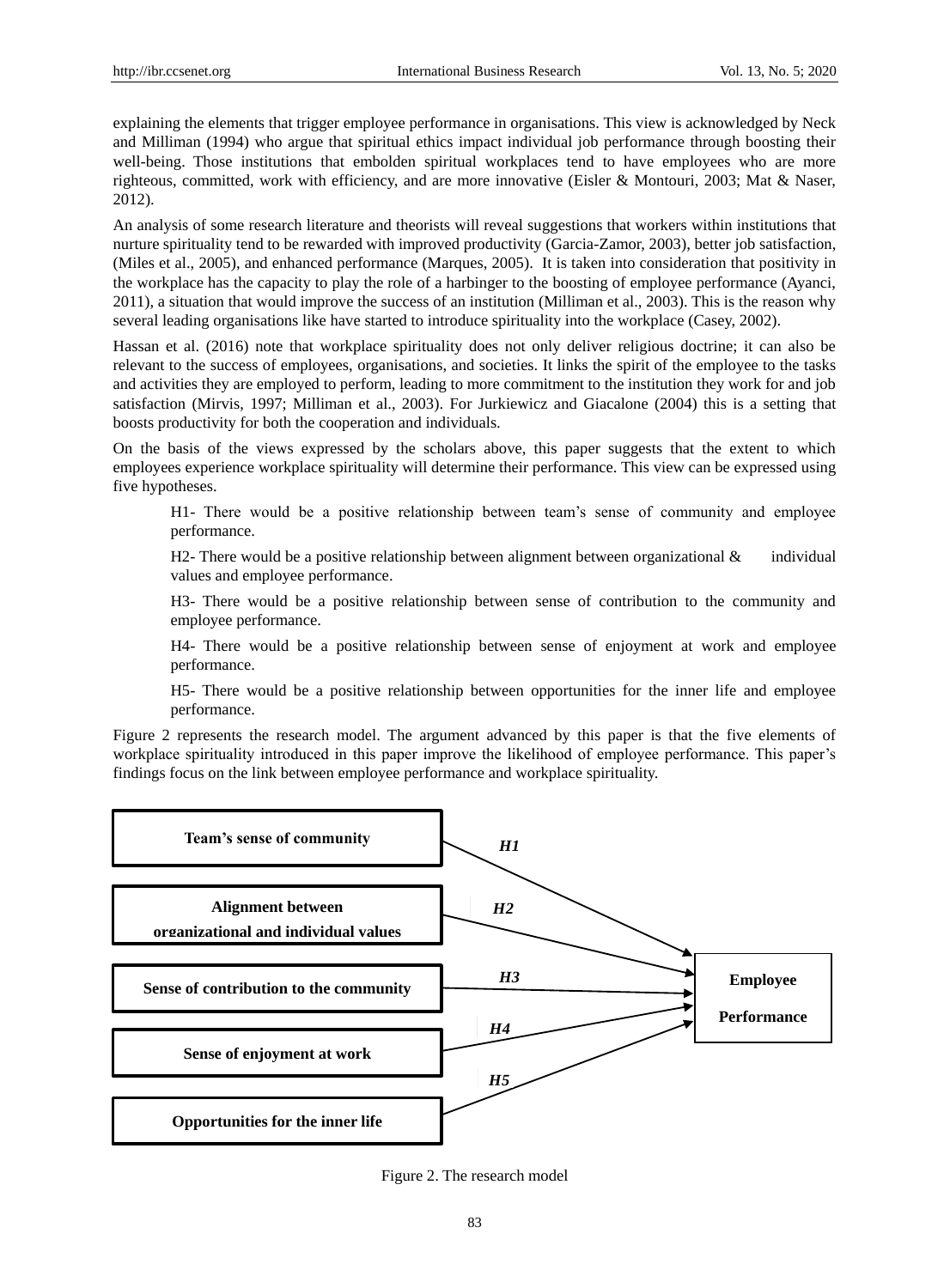## **3. Methods**

## *3.1 Sample and Data Collection*

The data for this study were gathered from the employees in Abu Dhabi University (ADU) using a web-based questionnaire. Abu Dhabi University (ADU) is considered one of the largest educational institutions in the UAE. ADU has four campuses: Abu Dhabi, Al Ain, AlDhafra, and Dubai. It conducts various programs: Bachelor Degrees, Master Degrees, and PhDs in compliance with the American model of higher education. Around 7650 students from 70 countries are enrolled in ADU's different programs and faculties (college of business, college of arts and sciences, college of law, academic programs for military colleges, college of engineering and college of health sciences). The university has 198 faculty members and 259 other staff. ADU has got local and global accreditations.

In ADU, responses were acquired from 145 respondents, representing faculty and staff. The respondents were grouped as described below.

- $63$  (43.4%) came from faculty.
- 82 (56.6%) are general members of staff.

From the gender perspective, 66 (45%) are female, and 79 (54.5%) are males.

With regards to age:

- 23 (15.9%) were less than 30 years.
- 56 (38.6%) were from 30 to less than 40.
- 36 (24.8%) were from 40 to less than 50.
- $\cdot$  19 (13.1%) were from 50 to less than 60.
- 10 (6.9%) were from 60 to less than 70.
- 1 (0.7%) were 70 and more.

With regards to experience:

- 50 (34.5%) were less than ten years.
- $\bullet$  64 (44.1%) were from 10 to less than 20 years.
- 19 (13.1%) were from 20 to less than 30 years.
- $12 (8.3\%)$  were 30 and more.

It can be noted that 145 participants constitute an appropriate sample for two types of statistical analysis employed in this study: regression analysis and factor analysis. For the newly designed three-item employee performance scale, the study employs a factor analysis. "Hinkin (1995, p. 973) notes that for a scale to be factor analysed, recommendations for item-to-response ratios range from 1:4 (Rummel, 1970) to at least 1:10 (Schwab, 1980) […]" (Pawar, 2016, p. 983). For factor analysis, even when one follows guidelines that are conservative, a sample size of 30 (10  $\times$  3) will be needed to conduct factor analysis on a set of three items in the employee performance scale. With regards to regression analysis, "Hair et al. (2014, p. 171) suggest a requirement of 15-20 data points (respondents or observations) per independent variable in the regression equation" (Pawar, 2016, p. 983).

This study has five independent variables. These are the team's sense of community, alignment between organizational and individual values, sense of contribution to the community, sense of enjoyment at work and opportunities for the inner life. It is for this reason that the size of the sample is 145, which is a lot above the sample size that the guidelines recommend.

## *3.2 Measures*

## 3.2.1 Workplace Spirituality

To measure workplace spirituality, respondents were asked to answer items on a scale of 1 to 5 (with 1 representing totally disagree and 5 denoting totally agree). The items where based on the Rego and Cunha (2008) survey. The team's sense of community-scale includes items linked to mutual care between members, team spirit, sense of common purpose, and sense of community. On the other hand, the alignment between organizational and individual values incorporates items that embody the congruence between the individual's inner life and the values of the organisation. In the same scale, there is an item dealing with the leaders' involvement with the wider community. The descriptor implies that individuals feel that they are more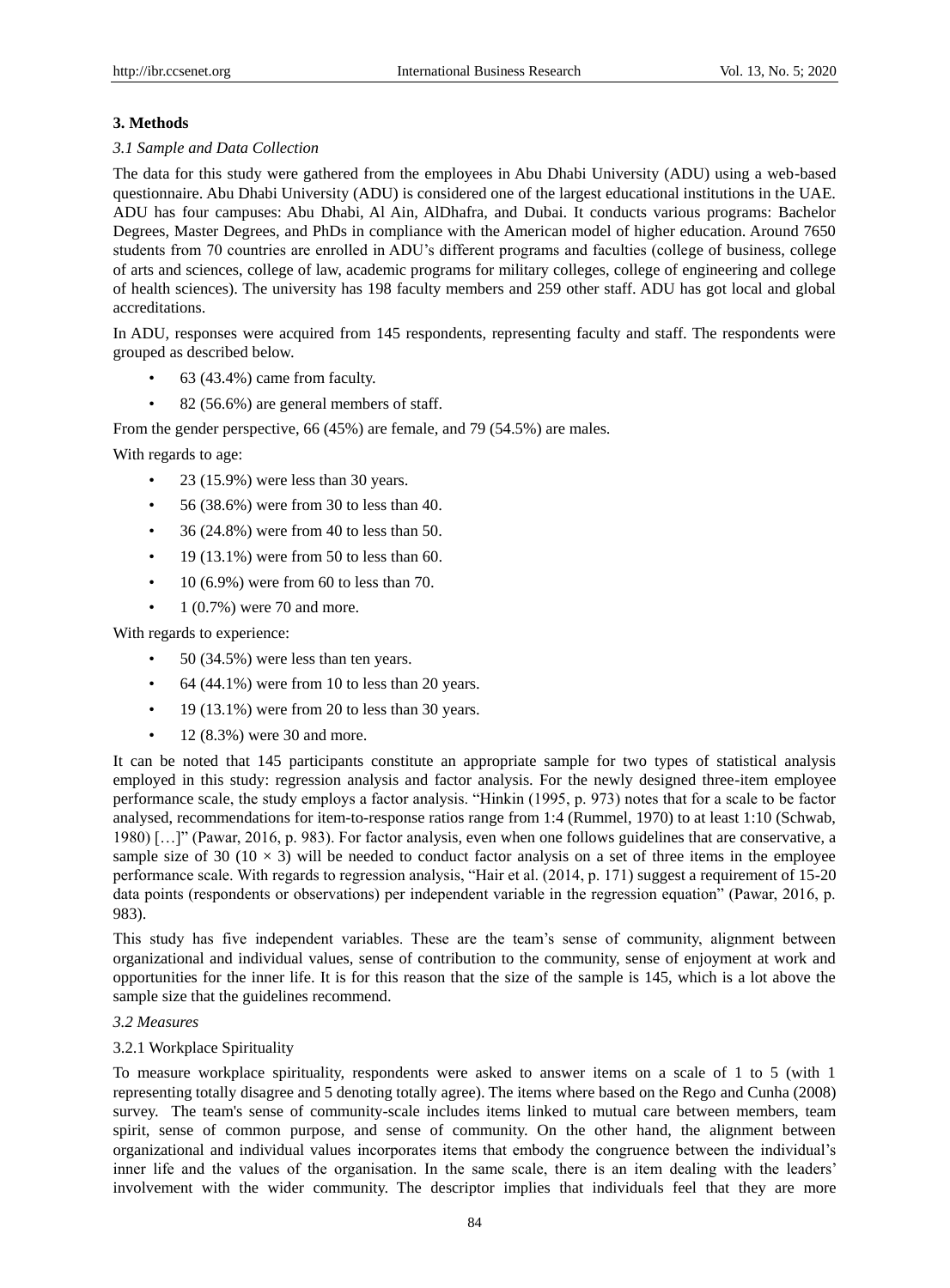comfortable/aligned when they work in institutions where leaders care about the community. Aggregates items for a sense of contribution to the community, implying that an individual's work is in agreement with their personal life values, and makes a desirable contribution to the community. Items for the sense of enjoyment at work are linked to the feeling of pleasure and joy at work. The opportunities for the inner life scales incorporate descriptors dealing how the institution respects the spiritual values and spirituality of the individuals.

## 3.2.2 Employee Performance

The measuring of employee performance was done using a three-item composite. Items were drawn from "Employee Performance at Workplace: Conceptual Model and Empirical Validation" survey (Pradhan & Jena, 2017). The scale for task performance examined the effectiveness with which job occupants execute their assigned tasks. The scale for adaptive performance refers to adjusting to and understanding change in the workplace. The items for contextual performance include aspects of the performance of an individual which sustains and boosts the psychological climate and social network climate which facilitates tasks of a technical nature. All the items about employee performance are evaluated with five points Likert scale as in the workplace spirituality scale.

## 3.2.3 Control Variables

With regards to the control variables, variables include position, gender, age, and experience. This is done to remove the impact they may have had on employee performance.

For the data, self-reported measures are the mainstay. Hence, one should note that the findings may be biased by common method variance. In situations where respondents are requested to complete items which cover dependent and independent variables, the common method bias becomes a real concern. For this research, Harman's one-factor test (Podsakoff et al., 2003) was employed for the purpose of assessing the hazard of this kind of bias. The author of this paper did a principal component analysis which involved all of the construct's items. The aim of the study was to explore a way out for determining the number of factors needed to take variance into account in all the items. The biggest factor is responsible for 3.4%, implying that the common method bias did not affect the results of this study.

## **4. Results**

Version 2.0 M3 of Smart PLS was used for analysing this study. The initial step involved evaluating the validity and reliability of the measurement model. The testing of the hypothesis was then achieved using the structural model.

## *4.1 Correlation Analysis*

The initial phase involved an examination of the correlation between performance and workplace spirituality. To achieve this, a correlation analysis was employed. Table 1 indicates the standard and mean deviations and delivers the correlation matrix. From the results, it can be seen that every one of the workplace spirituality variables had a significant relationship with each other and with employee performance. This lends credence to the expectation of the study that there is likely to be interconnectedness between workplace spirituality and employee performance.

| <b>Variable</b>                                              | Mean | <b>SD</b> |           | 2         | 3         | 4         | ⊃         |
|--------------------------------------------------------------|------|-----------|-----------|-----------|-----------|-----------|-----------|
| 1. Team's sense of community                                 | 3.92 | 1.21      |           |           |           |           |           |
| 2. Alignment between organizational<br>and individual values | 4.62 | 1.19      | $0.443**$ |           |           |           |           |
| contribution<br>the<br>3.<br>Sense<br>of<br>to<br>community  | 4.08 | 1.49      | $0.468**$ | $0.356**$ |           |           |           |
| 4. Sense of enjoyment at work                                | 4.09 | 1.33      | $0.387**$ | $0.453**$ | $0.407**$ |           |           |
| 5. Opportunities for the inner life                          | 4.14 | 1.27      | $0.516**$ | $0.549**$ | $0.413**$ | $0.491**$ |           |
| 6. Employee performance                                      | 4.73 | 1.32      | $0.587**$ | $0.491**$ | $0.218**$ | $0.375**$ | $0.399**$ |

[Table 1.](https://www-emeraldinsight-com.adu-lib-database.idm.oclc.org/doi/full/10.1108/JKM-10-2015-0398) correlation matrix

*Note.* \*\*Correlation is significant at the 0.01 level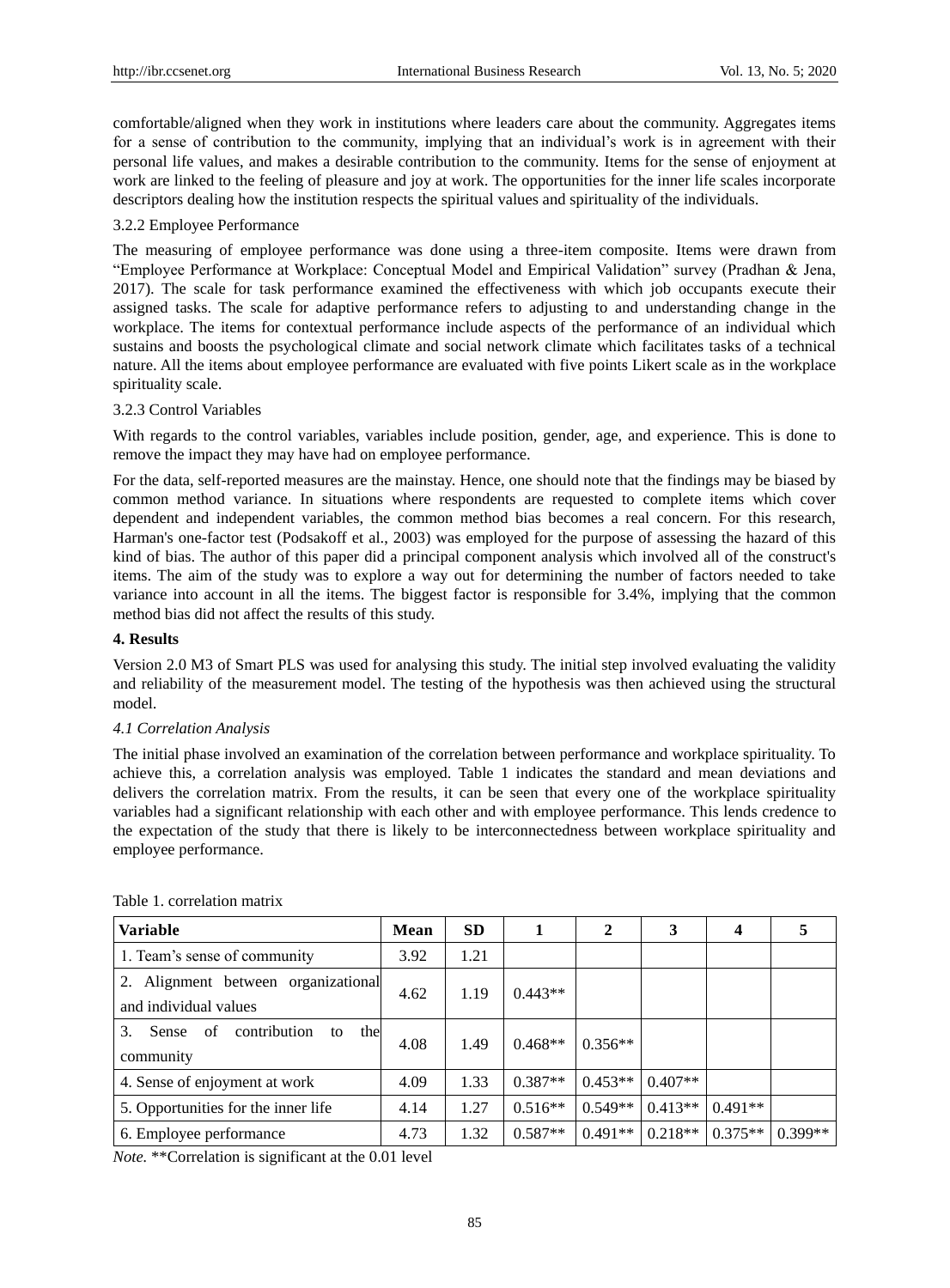# *4.2 Measurement Model*

Testing the measurement model involved assessing the discriminant validity and internal consistency.

# 4.2.1 Internal Consistency

Internal consistency is represented by convergent validity and contrast reliability (CR). Based on the CR test, it can be noted that all the constructs have a result which is higher than the threshold of 0.7, which was used by Bagozzi and Yi (1991) (Appendix). The testing of the convergent validity was an accomplished analysis of the average variance extracted (AVE) and factor loading. Results show higher loadings for each item and that they were statistically significant (Appendix), implying that they are all linked to their precise constructs, which validates the proposed connection between the constructs and indicators. For all the constructs, the AVE measure is above the threshold of 0.50 (Fornell & Larcker, 1981).

# 4.2.2 Discriminant Validity

The discriminant validity indicates the degree to which any of the individual constructs varies when compared to the others. The AVE must be higher than the variance shared between that construct and the model's other constructs (referring to the squared correlation between the two constructs) (Fornell & Larcker, 1981). As is illustrated in Table 2, this condition is met by this study's constructs. Analysing the model shows that the diagonal elements (AVEs) are higher when compared to the off-diagonal elements of the matching columns and rows. It can be noted that the assessments of the models produce evidence that can be relied on with regards to reliability and validity for the concept's operationalization.

| <b>Variable</b>                           |      | 2    | 3    | 4    | 5    |      |
|-------------------------------------------|------|------|------|------|------|------|
| 1. Team's sense of community              | 0.61 |      |      |      |      |      |
| 2. Alignment between organizational and   | 0.28 | 0.59 |      |      |      |      |
| individual values                         |      |      |      |      |      |      |
| 3. Sense of contribution to the community | 0.12 | 0.09 | 0.79 |      |      |      |
| 4. Sense of enjoyment at work             | 0.22 | 0.31 | 0.18 | 0.71 |      |      |
| 5. Opportunities for the inner life       | 0.25 | 0.39 | 0.22 | 0.25 | 0.58 |      |
| 6. Employee Performance                   | 0.38 | 0.27 | 0.06 | 0.16 | 0.13 | 0.67 |

Table 2. Discriminant validity of the research model

*Note.* AVE associated with the construct is presented diagonally; the squared correlations between the constructs are presented in the lower left triangle

# *4.3 Research Model Testing*

As is illustrated in Table 3, the research model has been able to clarify the 49.1% of the difference in employee performance. The path model was predicted to replicate the suggested relationship between employee performance and workplace spirituality for hypothesis testing. From the results, it can be noted that the majority of the hypothesis is supported by the path estimates. The paths from the alignment between organizational and individual values (H2), sense of contribution to the community (H3), sense of enjoyment at work (H4), and opportunities for the inner life (H5) to employee performance were as hypothesised. Alignment between organizational and individual values ( $B = 0.487$ ,  $p < 0.005$ ), sense of contribution to the community ( $B = 0.237$ ,  $p < 0.01$ ), sense of enjoyment at work (B = 0.186, p < 0.005), and opportunities for the inner life (B = 0.197, p < 0.005) each had a significant positive impact on employee performance. The research model also predicted a direct path from the team's sense of community (H1) to employee performance. However, this hypothesis was not supported. It is also noted that the direct path from the team's sense of community (H1) to employee performance was predicted by the research model. However, the hypothesis was not validated.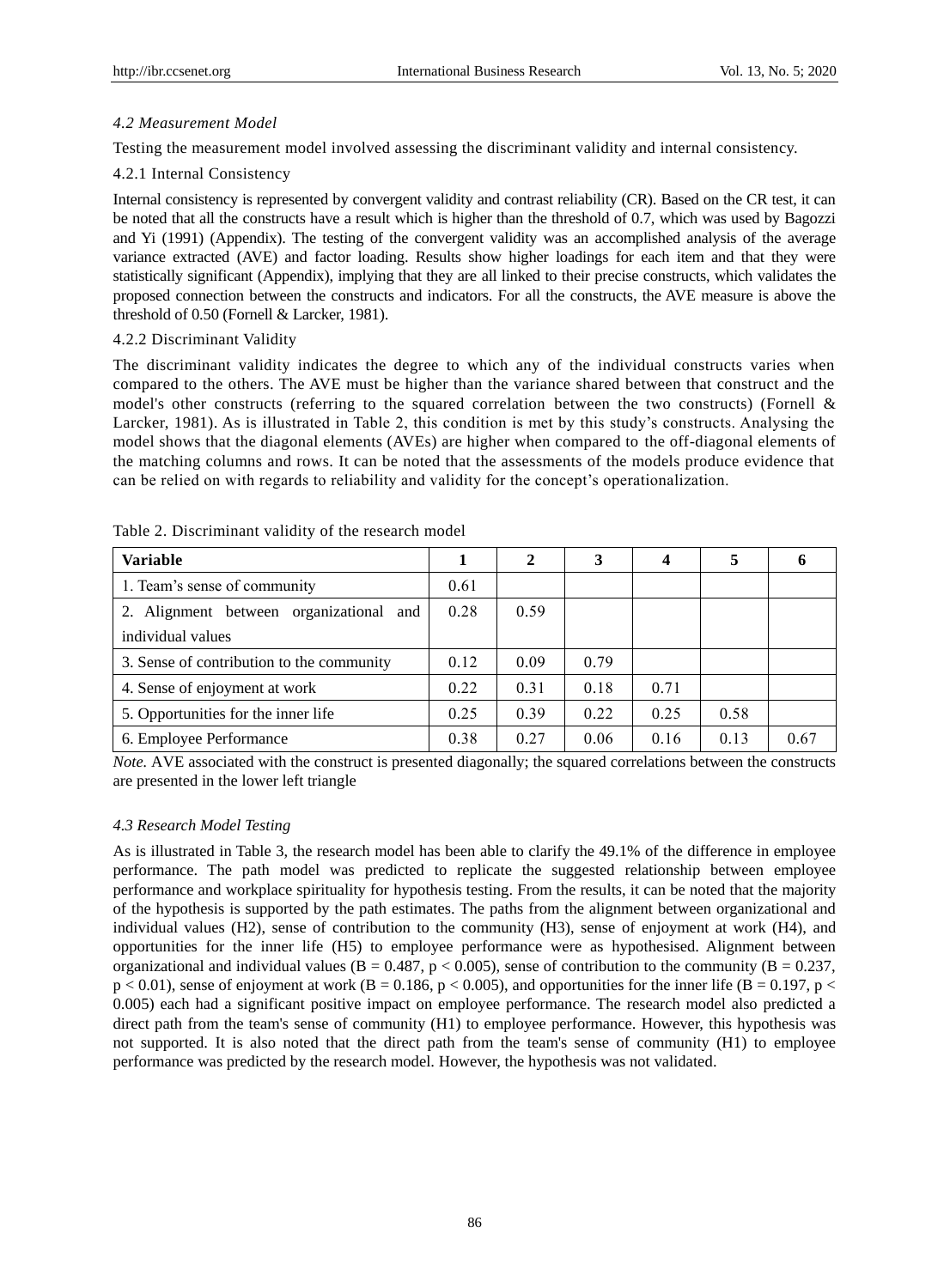| Path                                                                                         | Path coefficient | t-value |
|----------------------------------------------------------------------------------------------|------------------|---------|
| Control variables:                                                                           |                  |         |
| Employee performance<br>Gender                                                               | $.038$ n.s.      | 0.192   |
| Employee performance<br>Age                                                                  | $0.059*$         | 1.874   |
| Experience<br>Employee performance                                                           | $0.309***$       | 1.505   |
| Dependent variables:                                                                         |                  |         |
| Team's sense of community<br>Employee performance                                            | $0.042$ n.s.     | 1.494   |
| Alignment between organizational and individual values $\rightarrow$<br>Employee performance | $0.487***$       | 3.551   |
| Sense of contribution to the community<br>Employee performance                               | $0.237**$        | 1.918   |
| Sense of enjoyment at work<br>Employee performance                                           | $0.186***$       | 3.391   |
| Opportunities for the inner life<br>Employee performance                                     | $0.197***$       | 3.798   |
| $R^2$                                                                                        |                  | .491    |

#### Table 3. Testing the research model

*Note.* \*\*\*Significance < 0.005, \*\*Significance < 0.01, \*Significance < 0.05

## *4.4 Testing Models for Employee Groups*

The author also wanted to analyse the link between workplace spirituality and employee performance. Hence, supplementary models were tested for distinct categories of workers: faculty  $(N = 65)$  and staff  $(N = 80)$ .

As Table 4 indicates, the models for various groups of employees account for between 35 and 57% of employee performance. Precisely, workplace spirituality clarified the huge volume of the variance of employee performance for faculty and the small quantity for staff. Path estimates from workplace spirituality to employee performance show a significant positive relationship between alignment between individual and organisational values (B = 0.599, p < 0.005), sense of contribution to the community (B = 0.576, p < 0.005), sense of enjoyment at work ( $B = 0.529$ ,  $p < 0.005$ ), opportunities for the inner life ( $B = 0.566$ ,  $p < 0.005$ ), and employee performance in faculty group. For staff group, path estimates from workplace spirituality to employee performance show a significant positive relationship between alignment between organizational and individual values ( $B = 0.471$ ,  $p < 0.01$ ), sense of contribution to the community ( $B = 0.437$ ,  $p < 0.01$ ), sense of enjoyment at work (B = 0.493, p < 0.005), opportunities for the inner life (B = 0.551, p < 0.005), and employee performance.

|  | Table 4. Testing the research model for employee groups |  |  |  |
|--|---------------------------------------------------------|--|--|--|
|  |                                                         |  |  |  |

| Path                                                                           | <b>Faculty</b> | <b>Staff</b>  |
|--------------------------------------------------------------------------------|----------------|---------------|
| Control variables:                                                             |                |               |
| Employee performance<br>Gender                                                 | $-0.045$ n.s.  | $-0.029$ n.s. |
| Employee performance<br>Age                                                    | $0.174*$       | $0.161*$      |
| Experience<br>Employee performance                                             | $0.547***$     | $0.518***$    |
| Dependent variables:                                                           |                |               |
| Team's sense of community<br>Employee performance                              | $0.071$ n.s.   | $0.062$ n.s.  |
| Alignment between organizational and individual values<br>Employee performance | $0.599***$     | $0.471**$     |
| Sense of contribution to the community<br>Employee performance                 | $0.576***$     | $0.437**$     |
| Employee performance<br>Sense of enjoyment at work                             | $0.529***$     | $0.493***$    |
| Opportunities for the inner life<br>Employee performance                       | $0.566***$     | $0.551***$    |
| $R^2$                                                                          | .570           | .351          |

*Note.* \*\*\*Significance < 0.005, \*\*Significance < 0.01, \*Significance < 0.05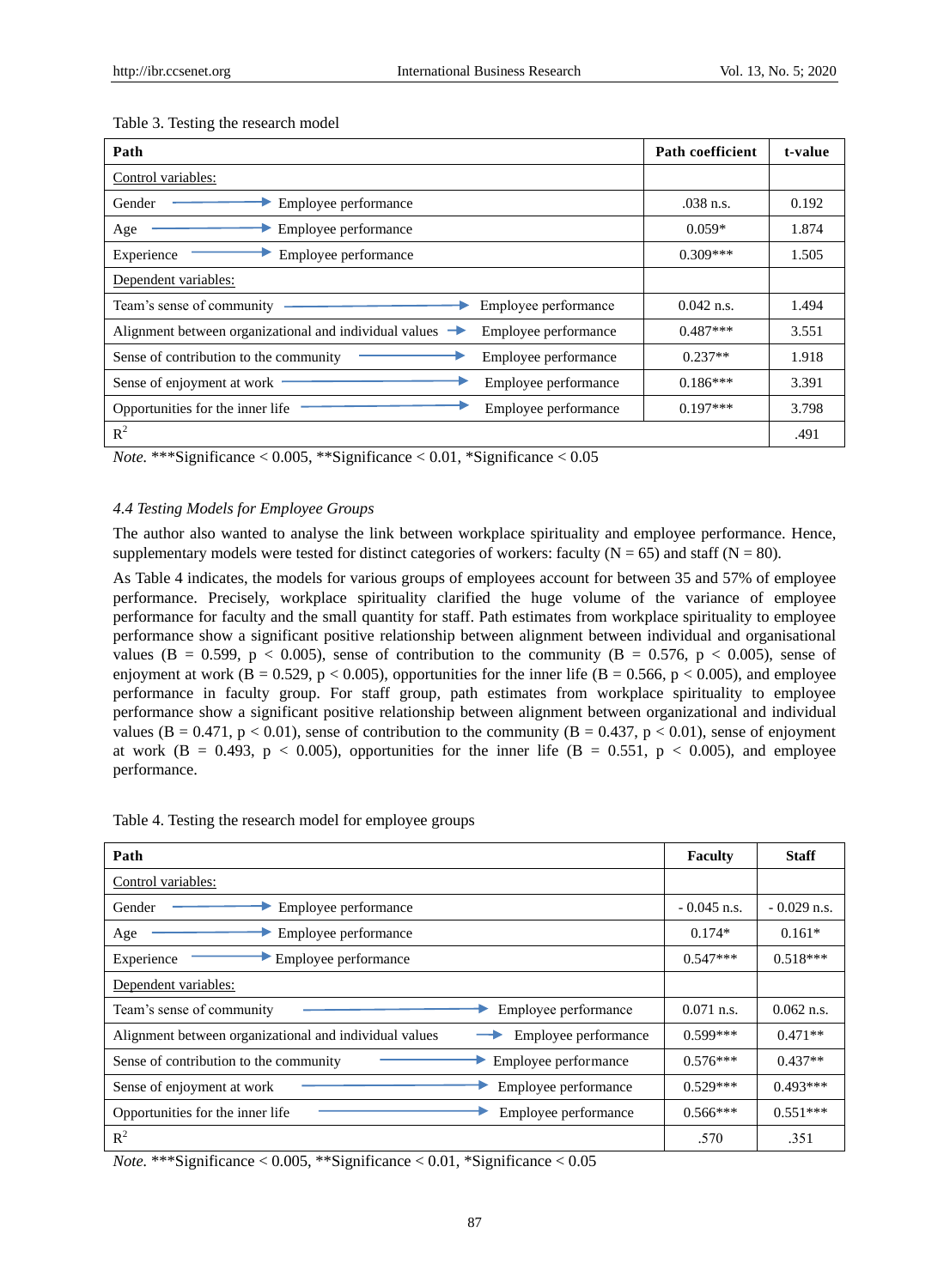#### **5. Discussion**

Of the five factors of workplace spirituality that this study is concerned with, the team's sense of community is the only factor that does not affect employee performance. A possible reason for this result could be the context of the study. There is a possibility that the character of the work done at ADU does not require a team's sense of community. Hence, that kind of activity is not stimulated by either reward or support at ADU. As a result, it does not affect the performance of employees.

Nonetheless, the other four factors of workplace spirituality (alignment between organizational and individual values, sense of contribution to the community, sense of enjoyment at work, and opportunities for the inner life) are linked to employee performance. Particularly, the study's results show that these four factors promote employee performance for all employee groups. Again, there is a possibility that the kind of work done at ADU calls for the availability of these four factors of workplace spirituality to motivate employees to achieve the targeted performance.

The results also demonstrate that the significant workplace spirituality on employee performance varies as a function of an employee position. Precisely, workplace spirituality accounts for 57% of the difference in employee performance for faculty, a big proportion of the study. With regards to this category, alignment between organizational and individual values was a key issue, followed by a sense of contribution to the community, followed by opportunities for the inner life, and finally a sense of enjoyment at work. Based on the size of the difference in employee performance which workplace spirituality accounts for, it seems that workplace spirituality is particularly imperative in making sure that there is high performance for faculty. This is understandable because their work is mostly about scientific research and teaching activities that are largely related to the compatibility between personal and organizational values and are related to others' challenges.

For staff, workplace spirituality accounts for 35.1% of the variance of employee performance. For this group, opportunities for the inner life was the key issue, followed by a sense of enjoyment at work, followed by the alignment between organizational and individual values, and finally a sense of contribution to the community. It is the view of this author that the reason for the low variance of staff compared with that of faculty is because of the nature of the work of staff which related to administrative and material matters more than the nature of the work of faculty.

#### **6. Conclusion**

Even though the influence of workplace spirituality has characteristically been researched in connection with its advantages to "soft" human issues "well-being of individuals, organizations, and societies" (for example: Sheep, 2006, p. 357), there is a limited amount of previous studies focusing on the impact of workplace spirituality on "hard" human issues from the viewpoint of different workers. This research provides workplace spirituality on a kind of result of workplace spirituality, which is ignored by previous research.

From this study it can be concluded that the presence of workplace spirituality is connected to high employee performance. Accordingly, this study presents a new value of workplace spirituality for institutions, consolidation the argument that embracing spiritual practices in the work environment can boost elements like employee determination and reduce work stress and exhaustion (Karakas, 2010). Thus, workplace spirituality can be useful for consultants, managers, and developers of organisations in their pursuit to boost employee performance.

## *6.1 Implications for Academics and Practitioners*

From this study's results, it has been illustrated that workplace spirituality has a robust influence on employee performance. Such a result should encourage those in charge to apply the activities which reinforce workplace spirituality in their organisations to improve adaptive performance, task performance, and contextual performance of employees. The results also demonstrate that both academic employees and the general staff in the university profit from diverse types of workplace spirituality activities. Therefore, this paper delivers guiding principles for targeted application of workplace spirituality in different intra-organisational working settings.

The paper backs moving workplace spirituality studies to a phase where the impact of its practices can be explored not as a "one size fits all" concept but rather as a contextual and contingent matter, which considers the characteristics and requirements of numerous kinds of duties performed in an institution.

## *6.2 Limitations and Future Research*

The design of this study was cross-sectional, making it possible to deal with the develop hypothesis on the direction of the influence between workplace spirituality and employee performance. On the basis of the results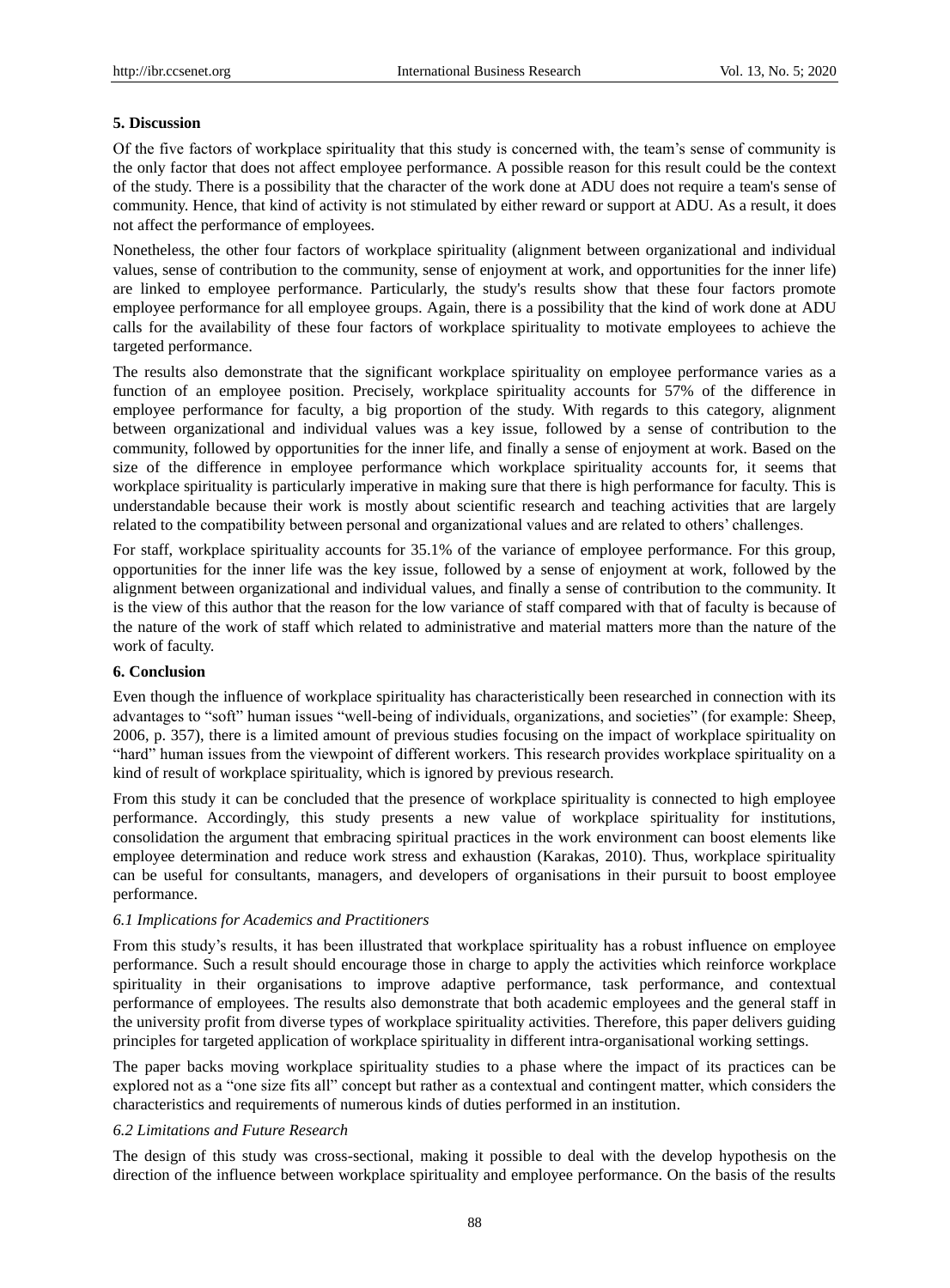of this study, it could be said that the employees who are proficient in performing their jobs are more influenced by the environment in which spirituality exists. Determining the direction of influence could be something that is better done through a longitudinal study.

Based on the knowledge of the author, no prior studies have dealt with the impact of employee performance on workplace spirituality. An examination of the connection workplace spirituality, employee performance, and organizational effectiveness could be an exciting subject for upcoming research.

Finally, this research ranks among the inaugural studies to examine the connection between workplace spirituality and employee performance. Hence, the study only delivers an initial perception of the subject, and there is still a need for more studies that will deliver in-depth comprehension. Possible productive paths for future study consist of considering the factors of workplace spirituality as contingency variables. Including issues that are closely linked to the research model like the quality of life and employees' general well-being, could also be considered as valuable aspects of research.

## **References**

- Ahmed, [I.,](https://www-emeraldinsight-com.adu-lib-database.idm.oclc.org/author/Ahmed%2C+Ishfaq) Rehman, [W.,](https://www-emeraldinsight-com.adu-lib-database.idm.oclc.org/author/Rehman%2C+Wasim-ul) Ali, [F.,](https://www-emeraldinsight-com.adu-lib-database.idm.oclc.org/author/Ali%2C+Fouzia) Ali, [G.,](https://www-emeraldinsight-com.adu-lib-database.idm.oclc.org/author/Ali%2C+Ghulam) & Anwar, [F.](https://www-emeraldinsight-com.adu-lib-database.idm.oclc.org/author/Anwar%2C+Farooq) (2018). Predicting employee performance through organizational virtuousness: Mediation by affective well-being and work engagement. *Journal of Management Development*, *37*(6), 493-502.<https://doi.org/10.1108/JMD-04-2017-0115>
- Ashforth, B. E., & Pratt, M. G. (2003). Institutionalized spirituality: an oxymoron? In Giacalone, R. A., & Jurkiewicz, C. L. (2003), *Handbook of Workplace Spirituality and Organizational Performance* (pp. 93-107). New York, NY: M.E. Sharpe.
- Ashmos, D. P., & Duchon, D. (2000). Spirituality at work: a conceptualization and measure. *Journal of Management Inquiry*, *9*(2), 134-146. https://doi.org/10.1177/105649260092008
- Ayranci, E. (2011). Effects of top Turkish managers' emotional and spiritual intelligence on their organizations' financial performance. *Business Intelligence Journal*, *4*(1), 9-23.
- Bagozzi, R. P., & Yi, Y. (1991). Multi trait-multimethod matrices in consumer research. *Journal of Consumer Research*, *17*(4), 426-439[. https://doi.org/10.1086/208568](https://doi.org/10.1086/208568)
- Bass, B. M., Avolio, B. J., Jung, D. I., & Berson, Y. (2003). Predicting unit performance by assessing transformational and transactional leadership. *Journal of Applied Psychology*, *88*(2), 207-218. https://doi.org/10.1037/0021-9010.88.2.207
- Bateman, T. S., & Organ, D. W. (1983). Job satisfaction and the good soldier: the relationship between affect and employee citizenship. *Academy of Management Journal*, *26*(4), 587-595. https://doi.org/10.2307/255908
- Belwalkar, [S.](https://www-emeraldinsight-com.adu-lib-database.idm.oclc.org/author/Belwalkar%2C+Shibani), Vohra, [V., &](https://www-emeraldinsight-com.adu-lib-database.idm.oclc.org/author/Vohra%2C+Veena) Pandey, [A. \(](https://www-emeraldinsight-com.adu-lib-database.idm.oclc.org/author/Pandey%2C+Ashish)2018). The relationship between workplace spirituality, job satisfaction and organizational citizenship behaviours – an empirical study. *Social Responsibility Journal*, *14*(2), 410-430. https://doi.org/10.1108/SRJ-05-2016-0096
- Benefiel, M., Fry, L. W., & Geigle, D. (2014). Spirituality and religion in the workplace: history, theory, and research. *Psychology of Religion and Spirituality*, *6*(3), 175-187. [https://doi.org/10.1037/a0036597](https://psycnet.apa.org/doi/10.1037/a0036597)
- Bishop, J. H. (1987). The recognition and reward of employee performance. *Chicago Journals*, *5*(4), 36-56. https://doi.org/10.1086/298164
- Cartwright, S., & Cooper, C. L. (1997). *Managing Workplace Stress.* California: Sage Publications.
- Casey, C. (2002). *Critical Analysis of Organizations: Theory, Practice and Revitalization*. California: Sage Publications.
- Cavanaugh, G. F. (1999). Spirituality for managers: context and critique. *Journal of Organizational Change Management*, *12*(3), 186-199.<https://doi.org/10.1108/09534819910273793>
- Conway, J. M. (1999). Distinguishing contextual performance from task performance for managerial jobs. *Journal of Applied Psychology*, *84*(3), 3-13[. https://doi.org/10.1037/0021-9010.84.1.3](https://psycnet.apa.org/doi/10.1037/0021-9010.84.1.3)
- de Klerk, J. (2005). Spirituality, meaning in life and work wellness: a research agenda. *International Journal of Organisational Analysis*, *13*(1), 64‐68.<https://doi.org/10.1108/eb028998>
- [Decramer,](https://www-emeraldinsight-com.adu-lib-database.idm.oclc.org/author/Decramer%2C+Adelien) A., [Smolders,](https://www-emeraldinsight-com.adu-lib-database.idm.oclc.org/author/Smolders%2C+Carine) C., [Vanderstraeten,](https://www-emeraldinsight-com.adu-lib-database.idm.oclc.org/author/Vanderstraeten%2C+Alex) A., [Christiaens,](https://www-emeraldinsight-com.adu-lib-database.idm.oclc.org/author/Christiaens%2C+Johan) J., [& Desmidt,](https://www-emeraldinsight-com.adu-lib-database.idm.oclc.org/author/Desmidt%2C+Sebastian) S. (2012). External pressures affecting the adoption of employee performance management in higher education institutions. *Personnel Review*, *41*(6), 686-704.<https://doi.org/10.1108/00483481211263593>
- Devonish, D. (2013). Workplace bullying, employee performance and behaviours: the mediating role of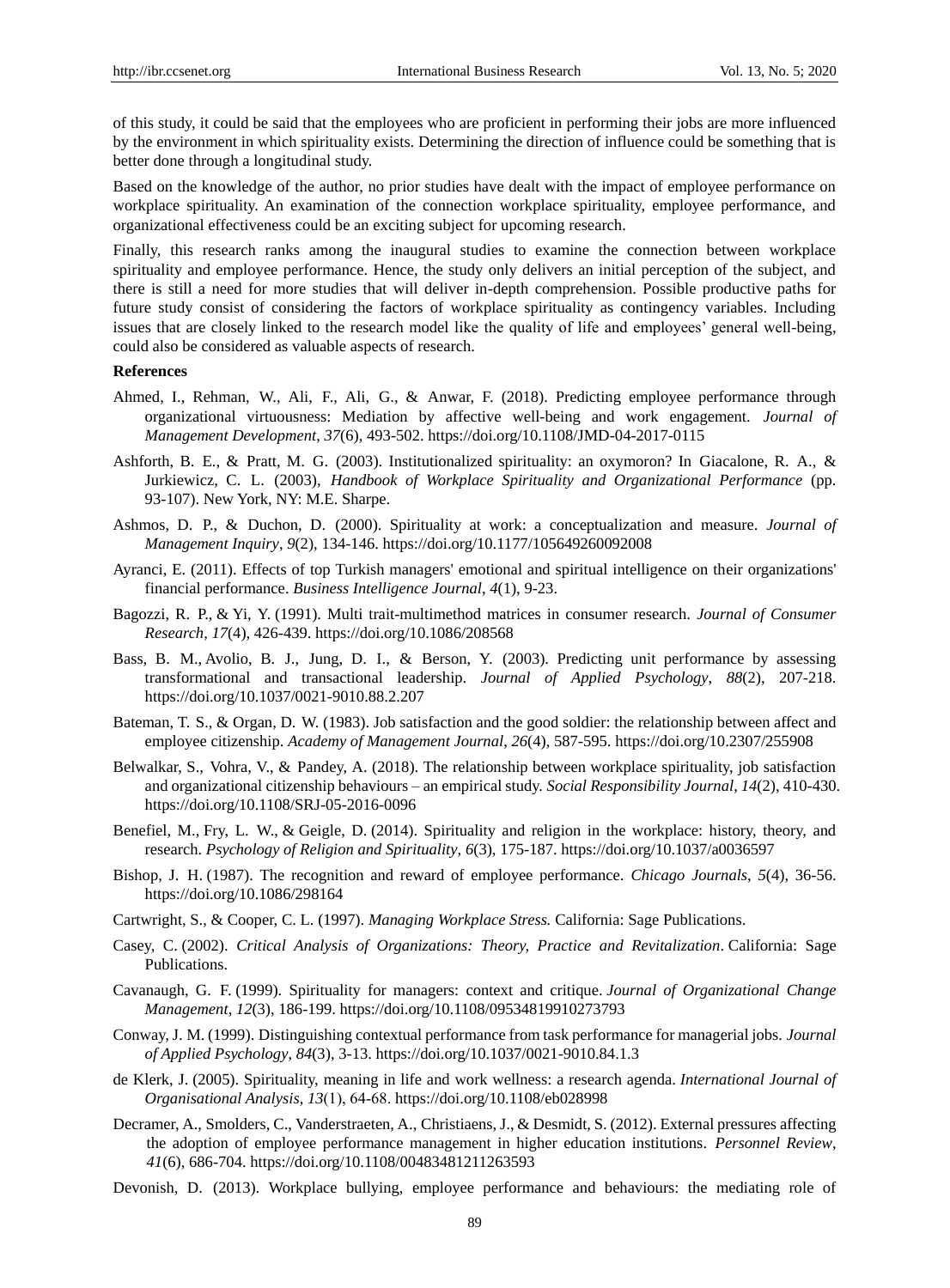psychological well-being. *Employee Relations*, *35*(6), 630-647. <https://doi.org/10.1108/ER-01-2013-0004>

- [Diamantidis,](https://www-emeraldinsight-com.adu-lib-database.idm.oclc.org/author/Diamantidis%2C+Anastasios+D) A. D., & [Chatzoglou,](https://www-emeraldinsight-com.adu-lib-database.idm.oclc.org/author/Chatzoglou%2C+Prodromos) P. (2019). Factors affecting employee performance: an empirical approach. *International Journal of Productivity and Performance Management*, *68*(1), 171-193. <https://doi.org/10.1108/IJPPM-01-2018-0012>
- Driver, M. (2005). From empty speech to full speech? Reconceptualizing spirituality in organizations based on a psychoanalytically‐grounded understanding of the self. *Human Relations*, *58*(9), 1091‐1110. [https://doi.org/10.1177/0018726705059038](https://doi.org/10.1177%2F0018726705059038)
- Driver, M. (2007). Meaning and suffering in organizations. *Journal of Organizational Change Management*, *20*(5), 611‐632. <https://doi.org/10.1108/09534810710779063>
- Duchon, D., & Plowman, D. A. (2005). Nurturing spirit at work: impact on work unit performance. *Leadership Quarterly*, *16*(5), 807-833. https://doi.org/10.1016/j.leaqua.2005.07.008
- Eisler, R., & Montuori, A. (2003). *The Human Side of Spirituality*. New York, NY: M. E. Sharpe.
- Fairholm, G. (1996). Spiritual leadership: fulfilling whole-self needs at work. *Leadership and Organization Development Journal*, *17*(5), 11-17.<https://doi.org/10.1108/01437739610127469>
- Fornell, C., & Larcker, D. F. (1981). Evaluating structural equation models with unobservable variables and measurement error. *Journal of Marketing Research*, *18*(1), 39-50. https://doi.org/10.1177/002224378101800104
- French, W. L., & Bell, C. H. (2001). *Organization Development*. London: Pearson Education.
- Garcia‐Zamor, J. C. (2003). Workplace spirituality and organizational performance. *Public Administration Review*, *63*(3), 355‐363.<https://doi.org/10.1111/1540-6210.00295>
- Giacalone, R. A., & Jurkiewicz, C. L. (2010). *The Handbook of Workplace Spirituality and Organizational Performance* (2nd ed.). New York, NY: M.E. Sharpe. https://doi.org/10.4324/9781315703817
- Gotsis, G., & Kortezi, Z. (2008). Philosophical foundations of workplace spirituality: a critical approach. *Journal of Business Ethics*, *78*(4), 575‐600. https://doi.org/10.1007/s10551-007-9369-5
- Hair, J. F., Black, W. C., Babin, B. J., & Anderson, R. E. (2014). *Multivariate Data Analysis* (7th ed.). London: Pearson.
- Harley, S., Muller-Camen, M., & Collin, A. (2004). From academic communities to managed organisations: the implications for academic careers in UK and German universities. *Journal of Vocational Behaviour*, *64*(2), 329‐345.<https://doi.org/10.1016/j.jvb.2002.09.003>
- [Hassan,](https://www.tandfonline.com/author/Hassan%2C+Misbah) M.[, Bin Nadeem,](https://www.tandfonline.com/author/Bin+Nadeem%2C+Ali) A., & [Akhter,](https://www.tandfonline.com/author/Akhter%2C+Asma) A. (2016). Impact of workplace spirituality on job satisfaction: Mediating effect of trust. *Cogent Business& Management*, *3*(1), 1-15. https://doi.org/10.1080/23311975.2016.1189808
- Jawahar, I. M., & Carr, D. (2007). Conscientiousness and contextual performance: The compensatory effects of perceived organizational support and leader-member exchange. *Journal of Managerial Psychology*, *22*(4), 330-349.<https://doi.org/10.1108/02683940710745923>
- Jiang, K., Lepak, D. P., Hu, J., & Baer, J. C. (2012). How does human resource management influence organizational outcomes? A meta-analytical investigation of mediating mechanisms. *Academy of Management Journal*, *55*(6), 1264-1294[. https://doi.org/10.5465/amj.2011.0088](https://doi.org/10.5465/amj.2011.0088)
- Jurkiewicz, C. L., & Giacalone, R. A. (2004). A values framework for measuring the impact of workplace spirituality on organizational performance. *Journal of Business Ethics*, *49*(2), 129-142. https://doi.org/10.1023/B:BUSI.0000015843.22195.b9
- Karakas, F. (2010). Spirituality and performance in organizations: a literature review. *Journal of Business Ethics*, *94*(1), 89-106. https://doi.org/10.1007/s10551-009-0251-5
- Karakas, F. (2010). Exploring value compasses of leaders in organizations: introducing nine spiritual anchors. *Journal of Business Ethics*, *93*(S1), 73‐92. https://doi.org/10.1007/s10551-010-0627-6
- Kinjerski, V., & Skrypnek, B. J. (2006a). *Measuring the intangible: development of the spirit at work scale*. Best Paper Proceedings of The Sixty-Fifth Annual Meeting of the Academy of Management, Atlanta, GA. https://doi.org/10.5465/ambpp.2006.22898605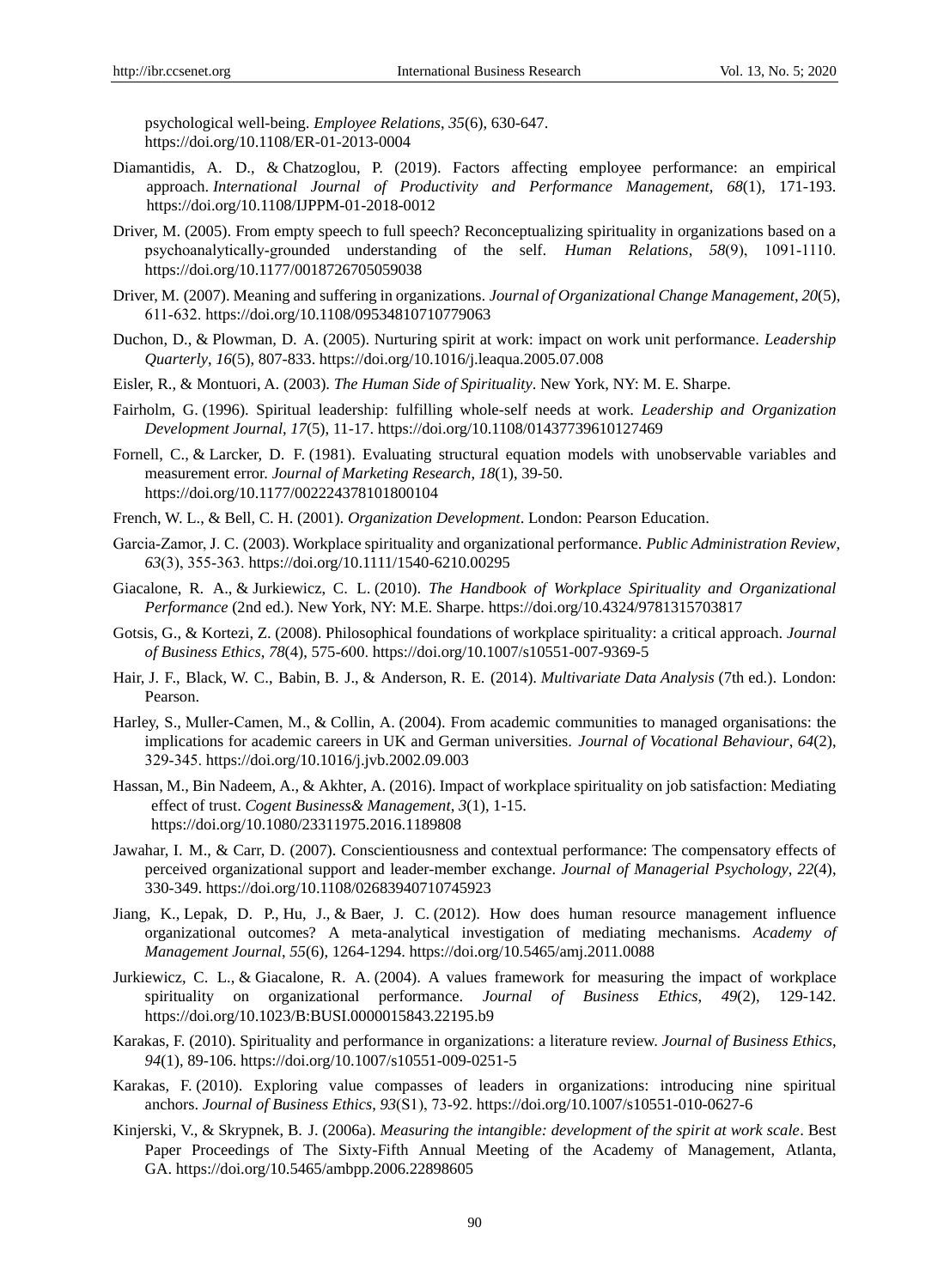- Lam, S., Chen, X., & Schaubroeck, J. (2002). Participative decision making and employee performance in different cultures: the moderating effects of all centrism/ Androcentrism and efficacy. *Academy of Management Journal*, *45*(5), 905-914[. https://doi.org/10.5465/3069321](https://doi.org/10.5465/3069321)
- Liu, C. H., & Robertson, P. J. (2011). Spirituality in the workplace: theory and measurement. *Journal of Management Inquiry*, *20*(1), 35-50. https://doi.org/10.1177/1056492610374648
- Locander, W. B., Hamilton, F., Ladik, D., & Stuart, J. (2002). Developing a leadership-rich culture: the missing link to creating a market-focused organization. *Journal of Market-Focused Management*, *5*(2), 149-163. https://doi.org/10.1023/A:1014048111158
- Markow, F., & Klenke, K. (2005). The effects of personal meaning and calling on organizational commitment: an empirical investigation of spiritual leadership. *International Journal of Organizational Analysis*, *13*(1), 8-27. [https://doi.org/10.1108/eb028995](https://psycnet.apa.org/doi/10.1108/eb028995)
- Marques, J. (2005). Yearning for a more spiritual workplace. *Journal of American Academy of Business*, *7*(1), 149‐ 153.
- Marques-Quinteiro P., Ramos-Villagrasa P. J., Passos, A. M., & Curral, L. (2015). Measuring adaptive performance in individuals and teams. *Team Performance Management*, *21*(7/8), 339-360. <https://doi.org/10.1108/TPM-03-2015-0014>
- Mat, N., & Naser, N. M. (2012, March 12-13). *Workplace spatiality and counterproductive work behaviour (CWB): a Malaysian perspective*. The 3rd International Conference on Business and Economic Research Proceeding, Bandung. Retrieved from http://www.internationalconference.com.my
- Maynard, H. B. (1992). Evolution of human consciousness. In Renesch, J. (Ed.), *New Traditions in Business: Spirit and Leadership in the 21st Century* (pp. 39-52). California: Berrett-Koehler.
- Miles, A. K., Sledge, S., & Coppage, S. (2005). Linking spirituality to workplace performance: a qualitative study of the Brazilian Candomble. *Academy of Management Proceedings*, C1‐C6. https://doi.org/10.5465/ambpp.2005.18780164
- Miller, W. C. (1992). How do we put our spiritual values to work? In Renesch, J. (Ed.), *New Traditions in Business: Spirit and Leadership in the 21st Century* (pp. 69-80). California: Berrett-Koehler.
- Milliman, J., Czaplewski, A. J., & Fergusson, J. (2003). Workplace spirituality and employee work attitudes: an exploratory empirical assessment. *Journal of Organizational Change Management*, *16*(4), 426-447. https://doi.org/10.1108/09534810310484172
- Milliman, J., Ferguson, J., Trickett, D., & Condemi, B. (1999). Spirit and community at Southwest Airlines: an investigation of a spiritual values-based model. *Journal of Organizational Change Management*, *12*(3), 221-233. https://doi.org/10.1108/09534819910273928
- Mirvis, P. H. (1997). Soul work in organizations. *Organization Science*, *8*(2), 192-206. https://doi.org/10.1287/orsc.8.2.192
- Mitroff, I. I. (2003). Do not promote religion under the guise of spirituality. *Organization*, *10*(2), 375‐382. [https://doi.org/10.1177/1350508403010002011](https://doi.org/10.1177%2F1350508403010002011)
- Mitroff, I. I., & Denton, E. A. (1999b). *A spiritual audit of corporate America: A hard look at spirituality, religion, and values in the workplace*. New Jersey: John Wiley & Sons.
- Mitroff, I. I., & Denton, E. A. (1999a). A study of spirituality in the workplace. *Sloan Management Review*, *40*(4), 83-92.
- Motowidlo, S., & Van Scotter J. (1994). Evidence that task performance should be distinguished from contextual performance. *Journal of Applied Psychology*, *79*(4), 475-480. https://doi.org/10.1037/0021-9010.79.4.475
- Neck, C., & Milliman, J. (1994). Thought self-leadership: finding spiritual fulfilment in organizational life. *Journal of Managerial Psychology*, *9*(6), 9-16. https://doi.org/10.1108/02683949410070151
- Organ, D. W. (1998). *Organizational Citizenship Behavior: The Good Solider Syndrome*. Maryland: Lexington Books.
- [Osman‐Gani,](https://www-emeraldinsight-com.adu-lib-database.idm.oclc.org/author/Osman-Gani%2C+AAhad+M) A. M., [Hashim,](https://www-emeraldinsight-com.adu-lib-database.idm.oclc.org/author/Hashim%2C+Junaidah) J., & [Ismail,](https://www-emeraldinsight-com.adu-lib-database.idm.oclc.org/author/Ismail%2C+Yusof) Y. (2013). Establishing linkages between religiosity and spirituality on employee performance. *Employee Relations*, *35*(4), 360-376. https://doi.org/10.1108/ER-04-2012-0030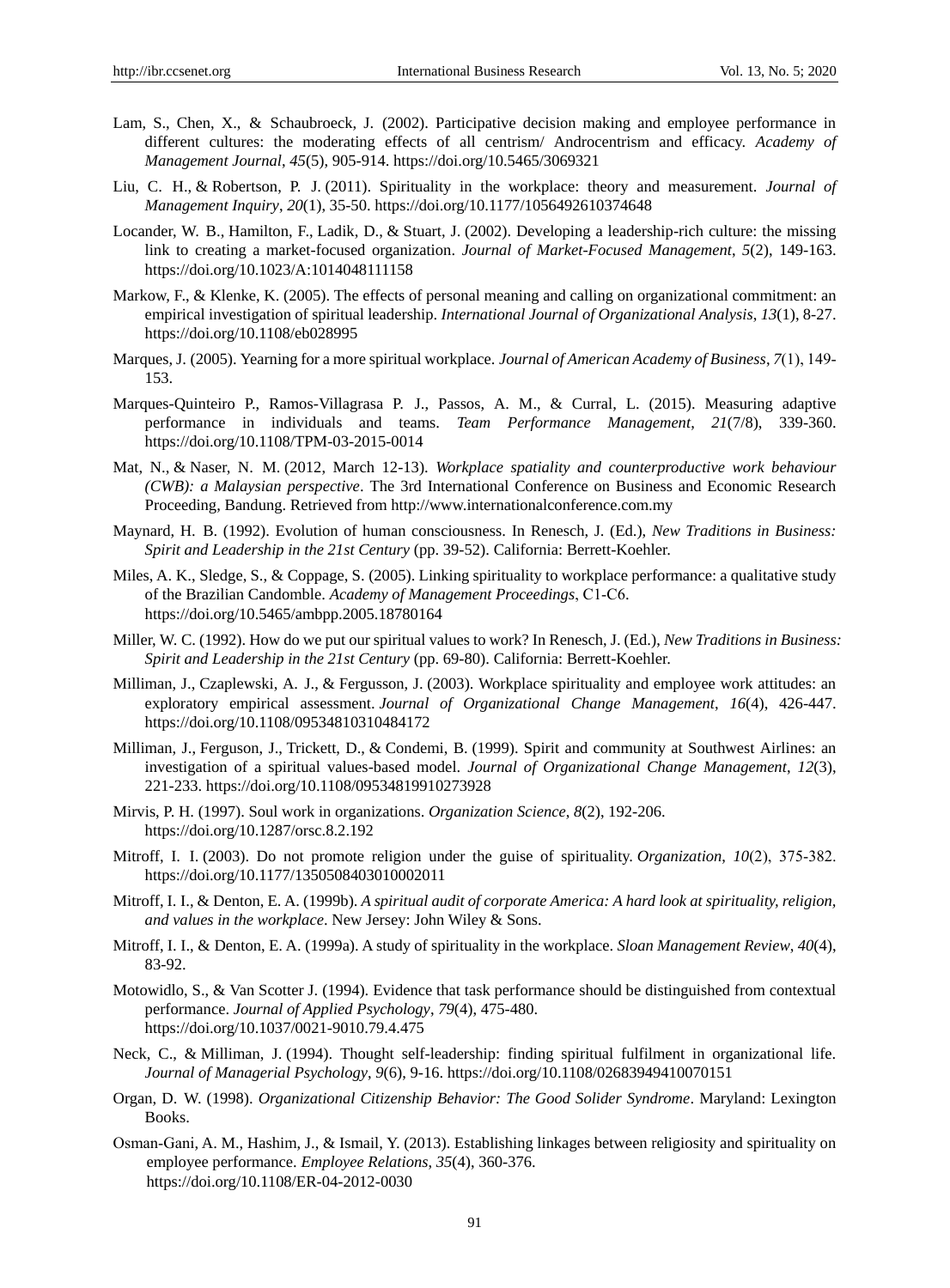- [Pardasani,](https://www-emeraldinsight-com.adu-lib-database.idm.oclc.org/author/Pardasani%2C+Rupali) R., [Sharma,](https://www-emeraldinsight-com.adu-lib-database.idm.oclc.org/author/Sharma%2C+Radha) R. R., & [Bindlish,](https://www-emeraldinsight-com.adu-lib-database.idm.oclc.org/author/Bindlish%2C+Puneet) P. (2014). Facilitating workplace spirituality: lessons from Indian spiritual traditions. *Journal of Management Development*, *33*(8/9), 847-859. <https://doi.org/10.1108/JMD-07-2013-0096>
- Pawar, B. [S. \(](https://www-emeraldinsight-com.adu-lib-database.idm.oclc.org/author/Pawar%2C+Badrinarayan+Shankar)2016). Workplace spirituality and employee well-being: an empirical examination. *Employee Relations*, *38*(6), 975-994. https://doi.org/10.1108/ER-11-2015-0215
- Pawar, B. [S. \(](https://www-emeraldinsight-com.adu-lib-database.idm.oclc.org/author/Pawar%2C+Badrinarayan+Shankar)2017). The relationship of individual spirituality and organizational spirituality with meaning and community at work: An empirical examination of the direct effects and moderating effect models. *Leadership& Organization Development Journal*, *38*(10), 986-1003. https://doi.org/10.1108/LODJ-01-2016-0014
- Podsakoff, P. M., MacKenzie, S. B., Lee, J. Y., & Podsakoff, N. P. (2003). Common method biases in behavioural research: a critical review of the literature and recommended remedies. *Journal of Applied Psychology*, *88*(5), 879-903. [https://doi.org/10.1037/0021-9010.88.5.879](https://psycnet.apa.org/doi/10.1037/0021-9010.88.5.879)
- Poole, E. (2009). Organizational spirituality–a literature review. *Journal of Business Ehtics*, *84*(4), 577‐588. https://doi.org/10.1007/s10551-008-9726-z
- [Pradhan,](https://journals.sagepub.com/doi/full/10.1177/2278533716671630) R. K., & [Jena,](https://journals.sagepub.com/doi/full/10.1177/2278533716671630) L. K. (2017). Employee Performance at Workplace: Conceptual Model and Empirical Validation. *Business Perspectives and Research*, *5*(1), 69-85. https://doi.org/10.1177/2278533716671630
- [Rego,](https://www-emeraldinsight-com.adu-lib-database.idm.oclc.org/author/Rego%2C+Arm%C3%A9nio) A., & [e Cunha,](https://www-emeraldinsight-com.adu-lib-database.idm.oclc.org/author/Pina+E+Cunha%2C+Miguel) M. P. (2008). Workplace spirituality and organizational commitment: an empirical study. *Journal of Organizational Change Management*, *21*(1), 53-75. <https://doi.org/10.1108/09534810810847039>
- Rivai, V. (2004). *Manajemen Sumber Daya Manusia untuk Perusahaan Dari Teori ke Praktek*. West Java: PT Raja Grafindo Persada.
- Schiemann, W. A. (2009). Aligning performance management with organizational strategy, values and goals. In Smither, J. W., & London, M. (Eds), *Performance management: Putting research into action* (pp. 45-87). New Jersey: John Wiley & Sons Inc.
- Sheep, M. L. (2006). Nurturing the whole person: the effects of workplace spirituality in a society of organizations. *Journal of Business Ethics*, *66*(4), 357‐375. https://doi.org/10.1007/s10551-006-0014-5
- [Soomro,](https://www-emeraldinsight-com.adu-lib-database.idm.oclc.org/author/Soomro%2C+Aqeel+Ahmed) A. A., [Breitenecker,](https://www-emeraldinsight-com.adu-lib-database.idm.oclc.org/author/Breitenecker%2C+Robert+J) R. J., & [Moshadi,](https://www-emeraldinsight-com.adu-lib-database.idm.oclc.org/author/Shah%2C+Syed+Afzal+Moshadi) S. S. A. (2018). Relation of work-life balance, work-family conflict, and family-work conflict with the employee performance-moderating role of job satisfaction. *South Asian Journal of Business Studies*, *7*(1), 129-146. <https://doi.org/10.1108/SAJBS-02-2017-0018>
- [Sugianingrat,](https://www-emeraldinsight-com.adu-lib-database.idm.oclc.org/author/Ayu+Putu+Widani+Sugianingrat%2C+Ida) I. A. P. W., [Widyawati,](https://www-emeraldinsight-com.adu-lib-database.idm.oclc.org/author/Rini+Widyawati%2C+Sapta) S. R., [da Costa,](https://www-emeraldinsight-com.adu-lib-database.idm.oclc.org/author/Alexandra+de+Jesus+da+Costa%2C+Carla) C. A. J., [Ximenes,](https://www-emeraldinsight-com.adu-lib-database.idm.oclc.org/author/Ximenes%2C+Mateus) M., [Piedade,](https://www-emeraldinsight-com.adu-lib-database.idm.oclc.org/author/Dos+Reis+Piedade%2C+Salustiano) S. D. R., & [Sarmawa,](https://www-emeraldinsight-com.adu-lib-database.idm.oclc.org/author/Gede+Sarmawa%2C+Wayan) W. G. (2019). The employee engagement and OCB as mediating on employee performance. *International Journal of Productivity and Performance Management*, *68*(4), 319-339. https://doi.org/10.1108/IJPPM-03-2018-0124
- [Thanh Do,](https://www-emeraldinsight-com.adu-lib-database.idm.oclc.org/author/Do%2C+Tung+Thanh) T. (2018). How spirituality, climate and compensation affect job performance. *Social Responsibility Journal*, *14* (2), 396-409. https://doi.org/10.1108/SRJ-05-2016-0086
- Valasek, A. J. (2009). *Examining the relationship of spirituality and religiosity to individual productivity in the United States* (Dissertation Abstract International). Charleston SC[: Proquest, Umi Dissertation Publishing.](https://www.bookdepository.com/publishers/Proquest-Umi-Dissertation-Publishing)
- Van De Voorde, K., Paauwe, J., & Van Veldhoven, M. (2012). Employee well-being and the HRM-organizational performance relationship: a review of quantitative studies. *International Journal of Management Reviews*, *14*(4), 391-407.<https://doi.org/10.1111/j.1468-2370.2011.00322.x>
- Van der Walt, F., & de Klerk, J. J. (2014). Workplace spirituality and job satisfaction. *International Review of Psychiatry*, *26*(3), 379-389. https://doi.org/10.3109/09540261.2014.908826
- Van Scotter, J. R., & Motowidlo, S. J. (1996). Interpersonal facilitation and job dedication as separate facets of contextual performance. *Journal of Applied Psychology*, *81*(5), 525-531. https://doi.org/10.1037/0021-9010.81.5.525
- Vanover, A. C. (2014). The impact of sense of community on business unit work performance. Paper presented at *Honors Program Theses*, paper 14.
- Vohra, N., Robbins, S., & Judge, T. (2011). *Organizational Behaviour* (14th ed.). London: Pearson Education.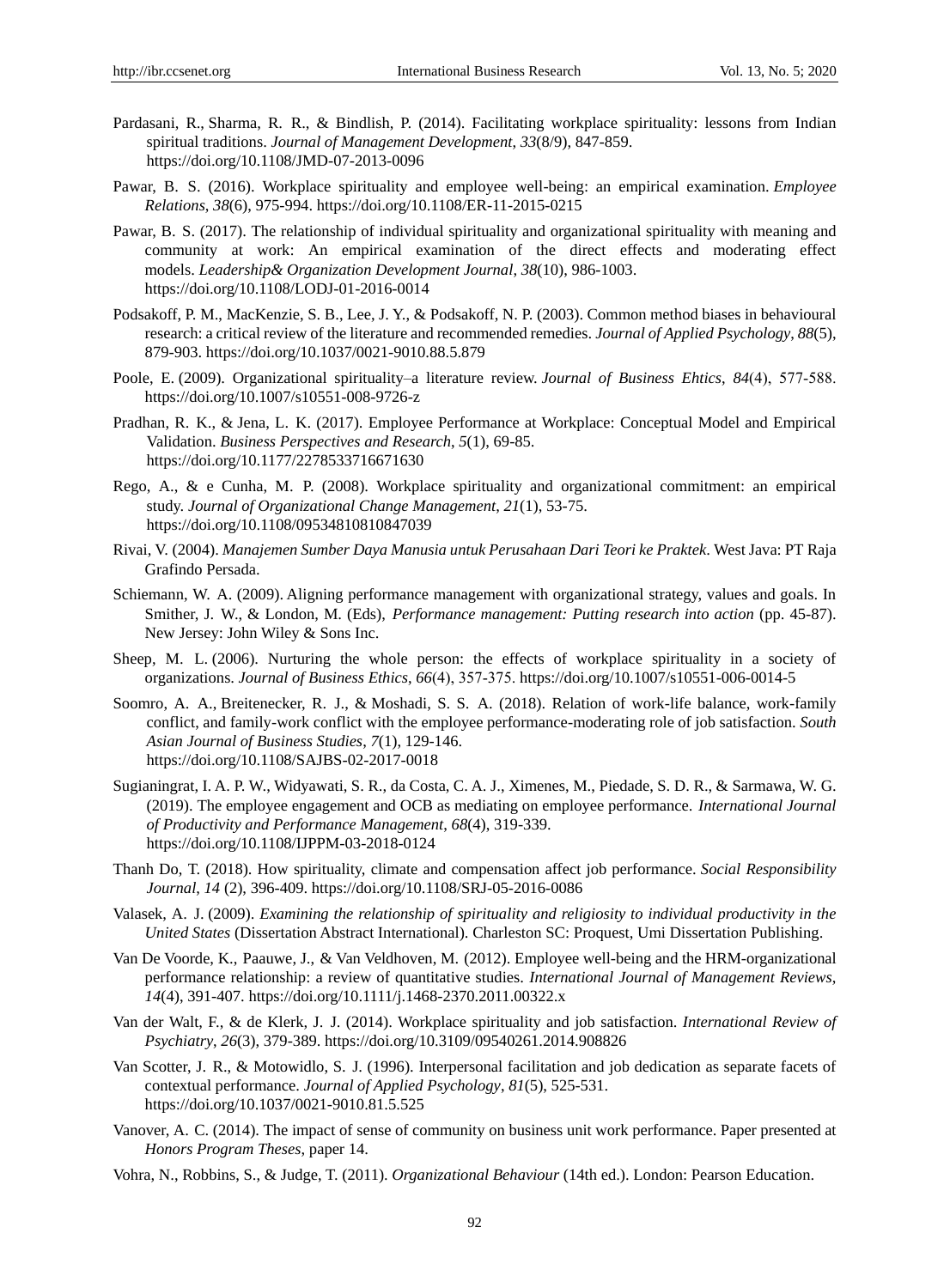- Westerman, J., & Whitaker, B. (2014). Linking spirituality and values through psychological measurement. *Journal of Management, Spirituality and Religion*, *11*(3), 269-291. https://doi.org/10.1080/14766086.2014.905221
- Williams, L. J., & Anderson, S. E. (1991). Job satisfaction and organizational commitment as predictors of organizational citizenship and in-role behaviours. *Journal of Management*, *17*(3), 601-617. https://doi.org/10.1177/014920639101700305
- Wright, P. M., & Snell, S. A. (2009). Human resources, organizational resources, and capabilities. In Storey, J., Wright, P., & Ulrich, D. (2009), *The Routledge Companion to Strategic Human Resource Management* (pp. 345-356). Abingdon: Routledge. https://doi.org/10.4324/9780203889015.ch20